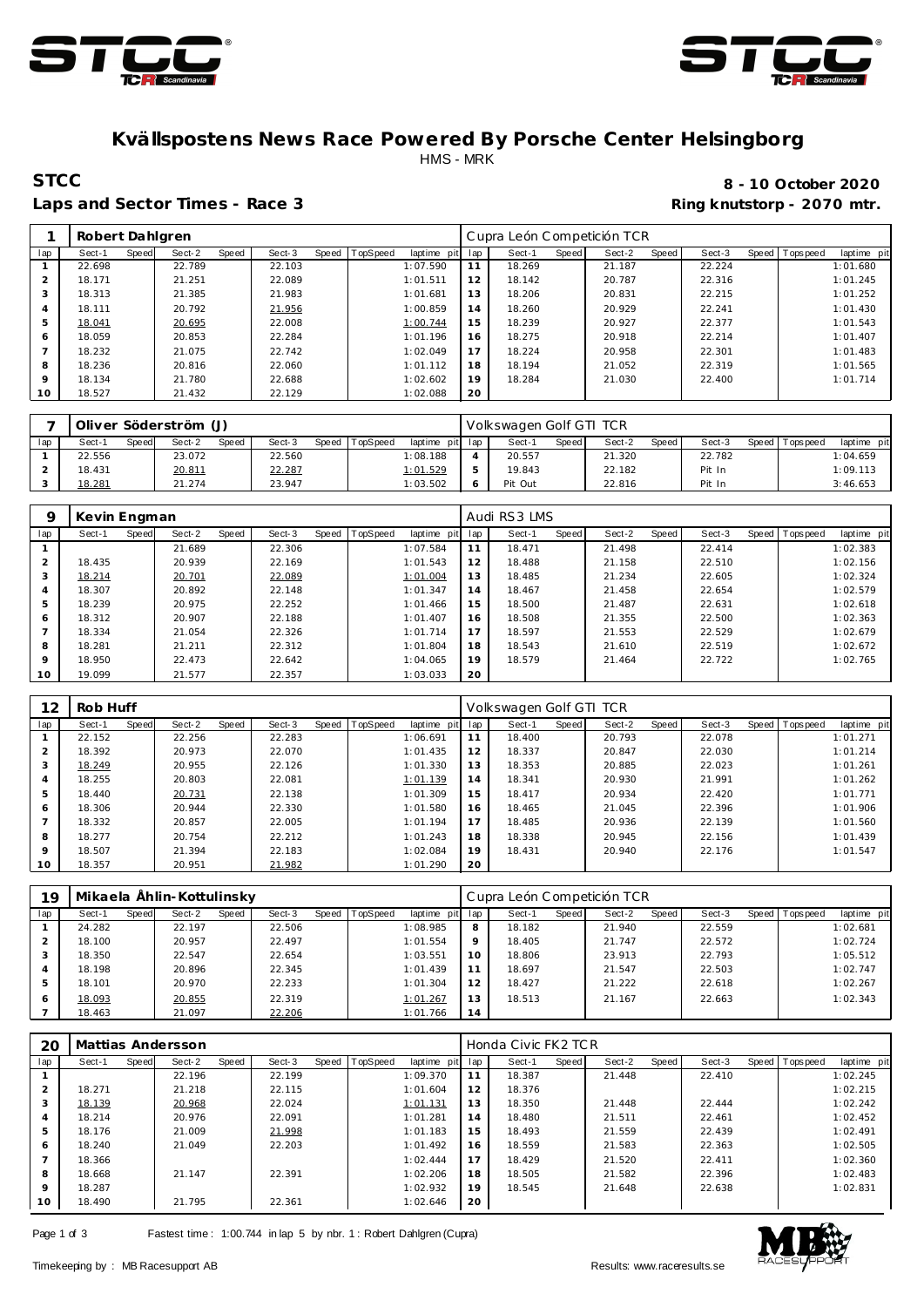



#### **Kvällspostens News Race Powered By Porsche Center Helsingborg** HMS - MRK

#### Laps and Sector Times - Race 3 **Ring and Sector Times - Ring knutstorp** - 2070 mtr.

# **STCC 8 - 10 October 2020**

| 21             | Andreas Ahlberg |       |        |       |        |                  |             |     | Volkswagen Golf GTI TCR |       |        |       |        |                 |             |
|----------------|-----------------|-------|--------|-------|--------|------------------|-------------|-----|-------------------------|-------|--------|-------|--------|-----------------|-------------|
| lap            | Sect-1          | Speed | Sect-2 | Speed | Sect-3 | Speed   TopSpeed | laptime pit | lap | Sect-1                  | Speed | Sect-2 | Speed | Sect-3 | Speed Tops peed | laptime pit |
|                | 22.502          |       | 23.083 |       | 22.518 |                  | 1:08.103    | 11  | 18.543                  |       | 21.599 |       | 22.415 |                 | 1:02.557    |
| $\overline{2}$ | 18.245          |       | 21.005 |       | 22.238 |                  | 1:01.488    | 12  | 18.505                  |       | 21.477 |       | 22.441 |                 | 1:02.423    |
| 3              | 18.242          |       | 21.715 |       | 22.993 |                  | 1:02.950    | 13  | 18.539                  |       | 21.451 |       | 22.379 |                 | 1:02.369    |
| $\overline{4}$ | 18.401          |       | 21.261 |       | 22.418 |                  | 1:02.080    | 14  | 18.610                  |       | 21.611 |       | 22.509 |                 | 1:02.730    |
| 5              | 18.304          |       | 20.977 |       | 22.191 |                  | 1:01.472    | 15  | 18.524                  |       | 21.256 |       | 22.503 |                 | 1:02.283    |
| 6              | 18.272          |       | 21.112 |       | 22.329 |                  | 1:01.713    | 16  | 18.457                  |       | 21.392 |       | 22.614 |                 | 1:02.463    |
|                | 18.444          |       | 21.272 |       | 22.336 |                  | 1:02.052    | 17  | 18.473                  |       | 21.446 |       | 22.639 |                 | 1:02.558    |
| 8              | 18.433          |       | 21.264 |       | 22.472 |                  | 1:02.169    | 18  | 18.657                  |       | 21.520 |       | 22.676 |                 | 1:02.853    |
| $\mathsf Q$    | 18.577          |       | 21.861 |       | 22.462 |                  | 1:02.900    | 19  | 18.814                  |       | 21.943 |       | 22.589 |                 | 1:03.346    |
| 10             | 18.606          |       | 22.338 |       | 22.455 |                  | 1:03.399    | 20  |                         |       |        |       |        |                 |             |

| 22             | Albin Wärnelöv |       |        |       |        |       |                 |             |     | Hyundai i30 N TCR |       |        |       |        |                |             |
|----------------|----------------|-------|--------|-------|--------|-------|-----------------|-------------|-----|-------------------|-------|--------|-------|--------|----------------|-------------|
| lap            | Sect-1         | Speed | Sect-2 | Speed | Sect-3 | Speed | <b>TopSpeed</b> | laptime pit | lap | Sect-1            | Speed | Sect-2 | Speed | Sect-3 | Speed Topspeed | laptime pit |
|                | 22.787         |       | 23.103 |       | 22.410 |       |                 | 1:08.300    | 11  | 18.462            |       | 21.129 |       | 22.500 |                | 1:02.091    |
| $\overline{2}$ | 18.249         |       | 21.011 |       | 22.293 |       |                 | 1:01.553    | 12  | 18.377            |       | 21.171 |       | 22.708 |                | 1:02.256    |
| 3              | 18.259         |       | 21.622 |       | 22.708 |       |                 | 1:02.589    | 13  | 18.476            |       | 21.217 |       | 22.581 |                | 1:02.274    |
| 4              | 18.638         |       | 21.357 |       | 22.257 |       |                 | 1:02.252    | 14  | 18.383            |       | 21.294 |       | 22.530 |                | 1:02.207    |
| 5              | 18.123         |       | 21.053 |       | 22.364 |       |                 | 1:01.540    | 15  | 18.587            |       | 21.429 |       | 22.743 |                | 1:02.759    |
| 6              | 18.226         |       | 20.975 |       | 22.483 |       |                 | 1:01.684    | 16  | 18.846            |       | 21.818 |       | 22.732 |                | 1:03.396    |
|                | 18.271         |       | 21.297 |       | 22.535 |       |                 | 1:02.103    | 17  | 19.281            |       | 21.862 |       | 22.859 |                | 1:04.002    |
| 8              | 18.472         |       | 21.269 |       | 22.462 |       |                 | 1:02.203    | 18  | 19.071            |       | 22.070 |       | 22.983 |                | 1:04.124    |
| $\circ$        | 18.359         |       | 21.709 |       | 22.404 |       |                 | 1:02.472    | 19  | 19.292            |       | 21.981 |       | 23.090 |                | 1:04.363    |
| 10             | 18.479         |       | 27.382 |       | 24.049 |       |                 | 1:09.910    | 20  |                   |       |        |       |        |                |             |

| 37  | Daniel Haglöf |       |        |       |        |                |                 | Cupra León Competición TCR |              |        |       |        |                 |             |
|-----|---------------|-------|--------|-------|--------|----------------|-----------------|----------------------------|--------------|--------|-------|--------|-----------------|-------------|
| lap | Sect-1        | Speed | Sect-2 | Speed | Sect-3 | Speed TopSpeed | laptime pit lap | Sect-1                     | <b>Speed</b> | Sect-2 | Speed | Sect-3 | Speed Tops peed | laptime pit |
|     |               |       | 21.919 |       | 22.377 |                | 1:08.184        | 18.115                     |              | 20.899 |       | 22.039 |                 | 1:01.053    |
|     | 18.455        |       | 20.838 |       | 22.045 |                | 1:01.338        | 18.477                     |              | 20.940 |       | 22.195 |                 | 1:01.612    |
|     | 18.354        |       | 20.871 |       | 22.079 |                | 1:01.304        | 23.459                     |              | 21.662 |       | 22.270 |                 | 1:07.391    |
|     | 18.339        |       | 20.898 |       | 22.048 |                | 1:01.285        | 24.610                     |              | 30.076 |       | Pit In |                 | 1:35.441    |

| 45      | Emil Persson |       |        |       |        |       |          |             |     | Volkswagen Golf GTI TCR |       |        |       |        |                  |             |
|---------|--------------|-------|--------|-------|--------|-------|----------|-------------|-----|-------------------------|-------|--------|-------|--------|------------------|-------------|
| lap     | Sect-1       | Speed | Sect-2 | Speed | Sect-3 | Speed | TopSpeed | laptime pit | lap | Sect-1                  | Speed | Sect-2 | Speed | Sect-3 | Speed   Topspeed | laptime pit |
|         | 22.458       |       | 22.793 |       | 22.468 |       |          | 1:07.719    | 11  | 18.304                  |       | 21.029 |       | 22.413 |                  | 1:01.746    |
|         | 18.309       |       | 21.097 |       | 22.138 |       |          | 1:01.544    | 12  | 18.323                  |       | 20.957 |       | 22.489 |                  | 1:01.769    |
| 3       | 18.194       |       | 21.703 |       | 22.976 |       |          | 1:02.873    | 13  | 18.447                  |       | 22.528 |       | 22.596 |                  | 1:03.571    |
| 4       | 18.534       |       | 27.466 |       | 22.323 |       |          | 1:08.323    | 14  | 18.273                  |       | 21.083 |       | 22.508 |                  | 1:01.864    |
| 5       | 18.333       |       | 21.105 |       | 22.249 |       |          | 1:01.687    | 15  | 18.281                  |       | 21.076 |       | 22.441 |                  | 1:01.798    |
| 6       | 18.440       |       | 20.882 |       | 22.313 |       |          | 1:01.635    | 16  | 18.330                  |       | 21.270 |       | 22.620 |                  | 1:02.220    |
|         | 18.287       |       | 20.948 |       | 22.274 |       |          | 1:01.509    | 17  | 18.294                  |       | 21.249 |       | 22.531 |                  | 1:02.074    |
| 8       | 18.279       |       | 21.298 |       | 22.617 |       |          | 1:02.194    | 18  | 18.489                  |       | 21.460 |       | 22.664 |                  | 1:02.613    |
| $\circ$ | 18.368       |       | 21.551 |       | 22.423 |       |          | 1:02.342    | 19  | 18.646                  |       | 22.306 |       | 22.649 |                  | 1:03.601    |
| 10      | 18.423       |       | 21.240 |       | 22.341 |       |          | 1:02.004    | 20  |                         |       |        |       |        |                  |             |

| 48  | Mikael Karlsson |       |        |       |        |                |                 |        | Volkswagen Golf GTI TCR |              |        |       |        |                   |             |
|-----|-----------------|-------|--------|-------|--------|----------------|-----------------|--------|-------------------------|--------------|--------|-------|--------|-------------------|-------------|
| lap | Sect-'          | Speed | Sect-2 | Speed | Sect-3 | Speed TopSpeed | laptime pit lap |        | Sect-                   | <b>Speed</b> | Sect-2 | Speed | Sect-3 | Speed   Tops peed | laptime pit |
|     | Pit Out         |       | 25.840 |       | Pit In |                | : 29.478        | $\sim$ |                         |              |        |       |        |                   |             |

| 51      | Hannes Morin (J) |       |        |       |        |       |                 |             |     | Audi RS3 LMS |       |        |       |        |                  |             |
|---------|------------------|-------|--------|-------|--------|-------|-----------------|-------------|-----|--------------|-------|--------|-------|--------|------------------|-------------|
| lap     | Sect-1           | Speed | Sect-2 | Speed | Sect-3 | Speed | <b>TopSpeed</b> | laptime pit | lap | Sect-1       | Speed | Sect-2 | Speed | Sect-3 | Speed   Topspeed | laptime pit |
|         |                  |       | 22.265 |       | 22.211 |       |                 | 1:08.529    | 11  | 18.271       |       | 21.377 |       | 22.435 |                  | 1:02.083    |
|         | 18.313           |       | 21.024 |       | 22.064 |       |                 | 1:01.401    | 12  | 18.217       |       | 21.232 |       | 22.460 |                  | 1:01.909    |
|         | 18.194           |       | 21.036 |       | 22.029 |       |                 | 1:01.259    | 13  | 18.214       |       | 21.189 |       | 22.442 |                  | 1:01.845    |
|         | 18.194           |       | 21.010 |       | 22.140 |       |                 | 1:01.344    | 14  | 18.251       |       | 21.410 |       | 22.585 |                  | 1:02.246    |
|         | 18.134           |       | 20.786 |       | 22.194 |       |                 | 1:01.114    | 15  | 18.487       |       | 21.853 |       | 22.944 |                  | 1:03.284    |
| 6       | 18.298           |       | 21.039 |       | 22.195 |       |                 | 1:01.532    | 16  | 18.275       |       | 21.736 |       | 22.769 |                  | 1:02.780    |
|         | 20.293           |       | 21.916 |       | 22.595 |       |                 | 1:04.804    | 17  | 18.391       |       | 21.961 |       | 22.728 |                  | 1:03.080    |
| 8       | 18.633           |       | 21.879 |       | 22.678 |       |                 | 1:03.190    | 18  | 18.557       |       | 21.912 |       | 22.753 |                  | 1:03.222    |
| $\circ$ | 18.402           |       | 21.680 |       | 22.695 |       |                 | 1:02.777    | 19  | 18.746       |       | 21.275 |       | 22.476 |                  | 1:02.497    |
| 10      | 20.044           |       | 22.330 |       | 22.541 |       |                 | 1:04.915    | 20  |              |       |        |       |        |                  |             |